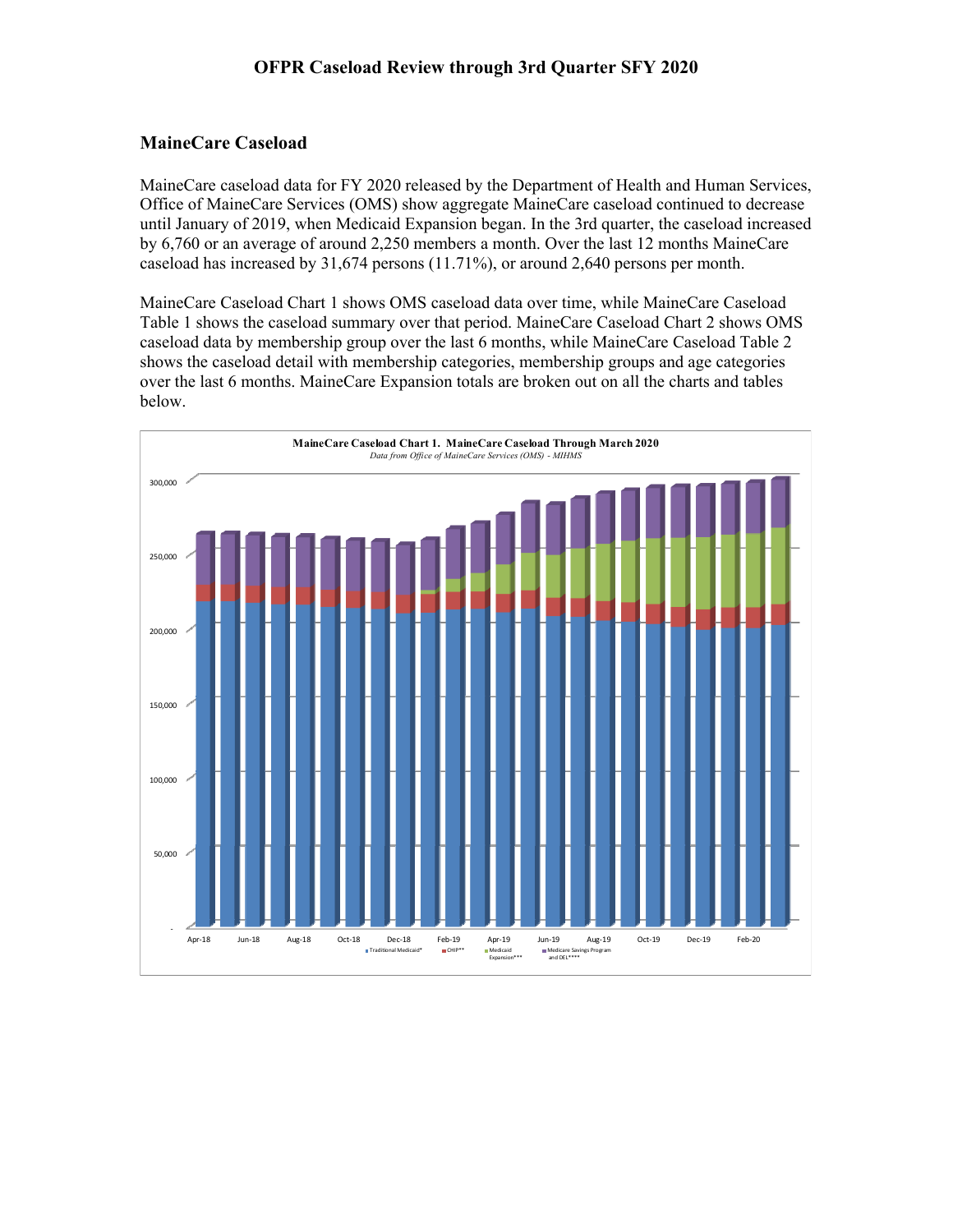## **OFPR Caseload Review through 3rd Quarter SFY 2020**

| Month     | <b>Traditional</b><br>Medicaid* | CHIP** | Medicaid<br>Expansion**<br>$\star$ | <b>Medicare Savings</b><br>Program<br>and DEL**** | <b>Total</b><br>Caseload | Change   | $\frac{0}{0}$<br>Change |
|-----------|---------------------------------|--------|------------------------------------|---------------------------------------------------|--------------------------|----------|-------------------------|
| Apr- $18$ | 218,127                         | 11,424 |                                    | 33,720                                            | 263,271                  | (734)    | $-0.28%$                |
| $May-18$  | 218,179                         | 11,449 |                                    | 33,810                                            | 263,438                  | 167      | 0.06%                   |
| $Jun-18$  | 217,231                         | 11,516 |                                    | 33,800                                            | 262,547                  | (891)    | $-0.34%$                |
| Jul-18    | 216,233                         | 11,491 |                                    | 33,799                                            | 261,523                  | (1,024)  | $-0.39%$                |
| Aug- $18$ | 216,046                         | 11,562 |                                    | 33,743                                            | 261,351                  | (172)    | $-0.07%$                |
| $Sep-18$  | 214,537                         | 11,618 |                                    | 33,725                                            | 259,880                  | (1, 471) | $-0.56%$                |
| $Oct-18$  | 213,719                         | 11,546 |                                    | 33,676                                            | 258,941                  | (939)    | $-0.36%$                |
| $Nov-18$  | 213,166                         | 11,526 |                                    | 33,570                                            | 258,262                  | (679)    | $-0.26%$                |
| $Dec-18$  | 210,350                         | 12,065 |                                    | 33,527                                            | 255,942                  | (2,320)  | $-0.90%$                |
| $Jan-19$  | 210,820                         | 12,124 | 2,922                              | 33,445                                            | 259,311                  | 3,369    | 1.32%                   |
| Feb-19    | 212,765                         | 12,006 | 8,562                              | 33,381                                            | 266,714                  | 7,403    | 2.85%                   |
| Mar-19    | 213,256                         | 11,806 | 12,210                             | 33,235                                            | 270,507                  | 3,793    | 1.42%                   |
| Apr-19    | 211.117                         | 11,898 | 20,029                             | 33,169                                            | 276,213                  | 5,706    | 2.11%                   |
| $May-19$  | 213,466                         | 12,193 | 25,085                             | 33,358                                            | 284,102                  | 7,889    | 2.86%                   |
| $Jun-19$  | 208,383                         | 12,291 | 28,751                             | 33,436                                            | 282,861                  | (1,241)  | $-0.44%$                |
| Jul-19    | 207,856                         | 12,521 | 33,344                             | 33,385                                            | 287,106                  | 4,245    | 1.50%                   |
| Aug-19    | 205,439                         | 12,822 | 38,841                             | 33,406                                            | 290,508                  | 3,402    | 1.18%                   |
| $Sep-19$  | 204,499                         | 13,068 | 41,347                             | 33,589                                            | 292,503                  | 1,995    | 0.69%                   |
| $Oct-19$  | 202,958                         | 13,378 | 44,275                             | 33,800                                            | 294,411                  | 1,908    | 0.65%                   |
| $Nov-19$  | 200.962                         | 13,499 | 46.609                             | 33,905                                            | 294,975                  | 564      | 0.19%                   |
| $Dec-19$  | 199,290                         | 13,557 | 48,660                             | 33,914                                            | 295,421                  | 446      | 0.15%                   |
| $Jan-20$  | 200,419                         | 13,673 | 49,123                             | 33,793                                            | 297,008                  | 1,587    | 0.54%                   |
| Feb-20    | 200,339                         | 13,867 | 49,504                             | 34,122                                            | 297,832                  | 824      | 0.28%                   |
| $Mar-20$  | 202,183                         | 14,086 | 51,632                             | 34,280                                            | 302,181                  | 4,349    | 1.46%                   |

## *Source of OMS data - MIHMS* **MaineCare Caseload Table 1. MaineCare Caseload Summary**

\*TRADITIONAL: Adults and children eligible for traditional Medicaid.

\*\*CHIP: Children with family incomes above 125/133%, based on age, and up to and including 200% of the Federal Poverty Level (FPL).

\*\*\*MEDICAID Medicaid Expansion began in January 2019.

EXPANSION

\*\*\*\*MSP & DEL: Persons not eligible for traditional Medicaid, but have family income up to 175% of the Federal Poverty Level (FPL) and are eligible for other federal and state programs such as: Medicaid Savings Plan (MSP) and Low-cost Drugs To Maine's Elderly (DEL).